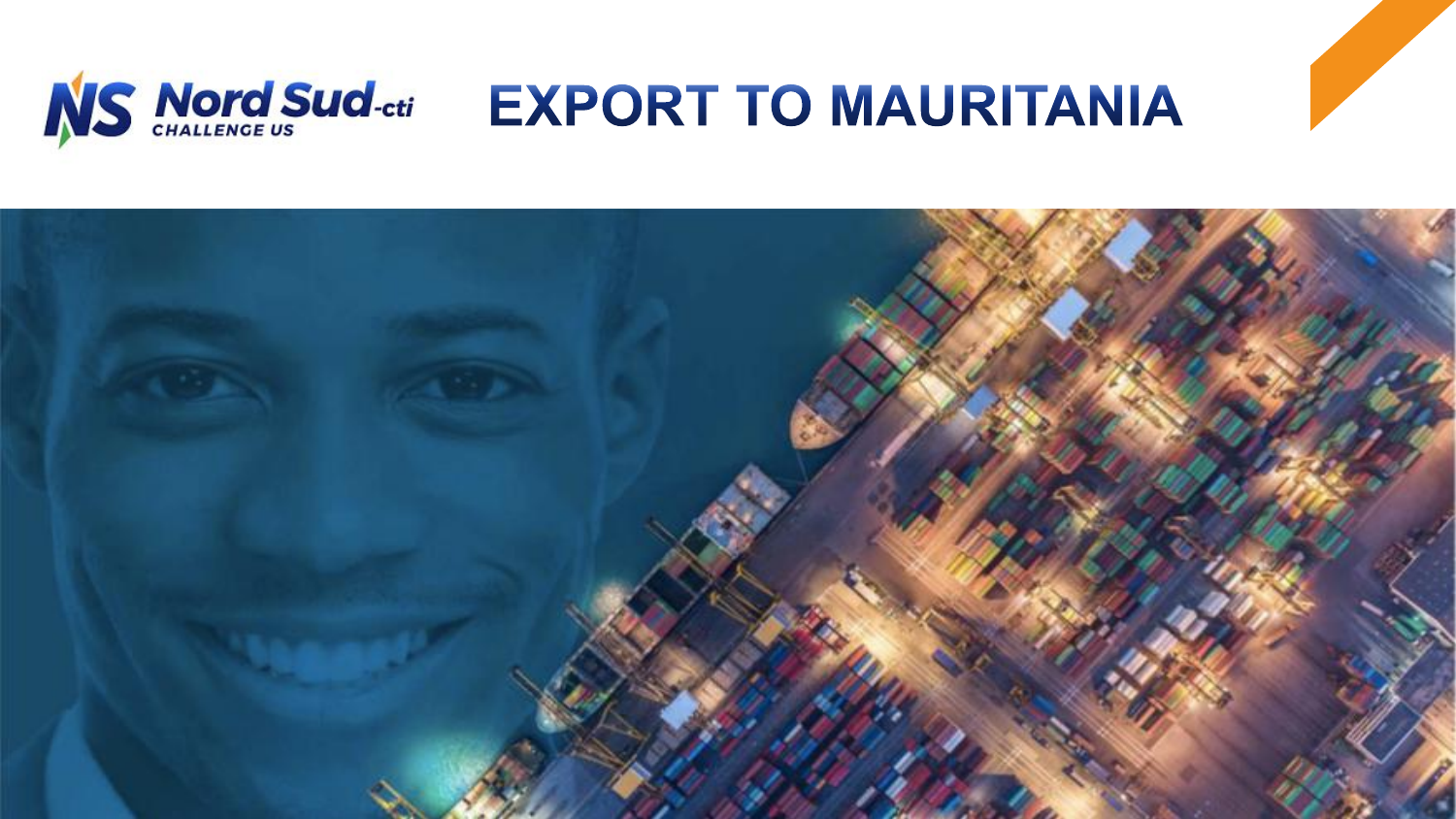EXPORT TO MAURITANIA

### **Country Profile**

- § **Land mass: 1,025,520 sq km**
- § **Population: 3.796 m**
- § **Urban Population: 49% in 2009**
- § **Life expectancy: 61,4**
- § **Religion: Islam**
- § **Main ethnic groups: Moorish, Toucouleur, Peul, Wolof**
- § **School enrollment primary : 97%**
- **Inflation: 4.9%**
- § **GDP (in million) : \$ 4.199**
- § **GDP (growth annual) : 6,7%**
- § **GDP per capita of about \$ 1,170**
- § **Main exportations : In 2013 more than 13 millions tons of iron ore exported valued at about \$ 1,4 billion**







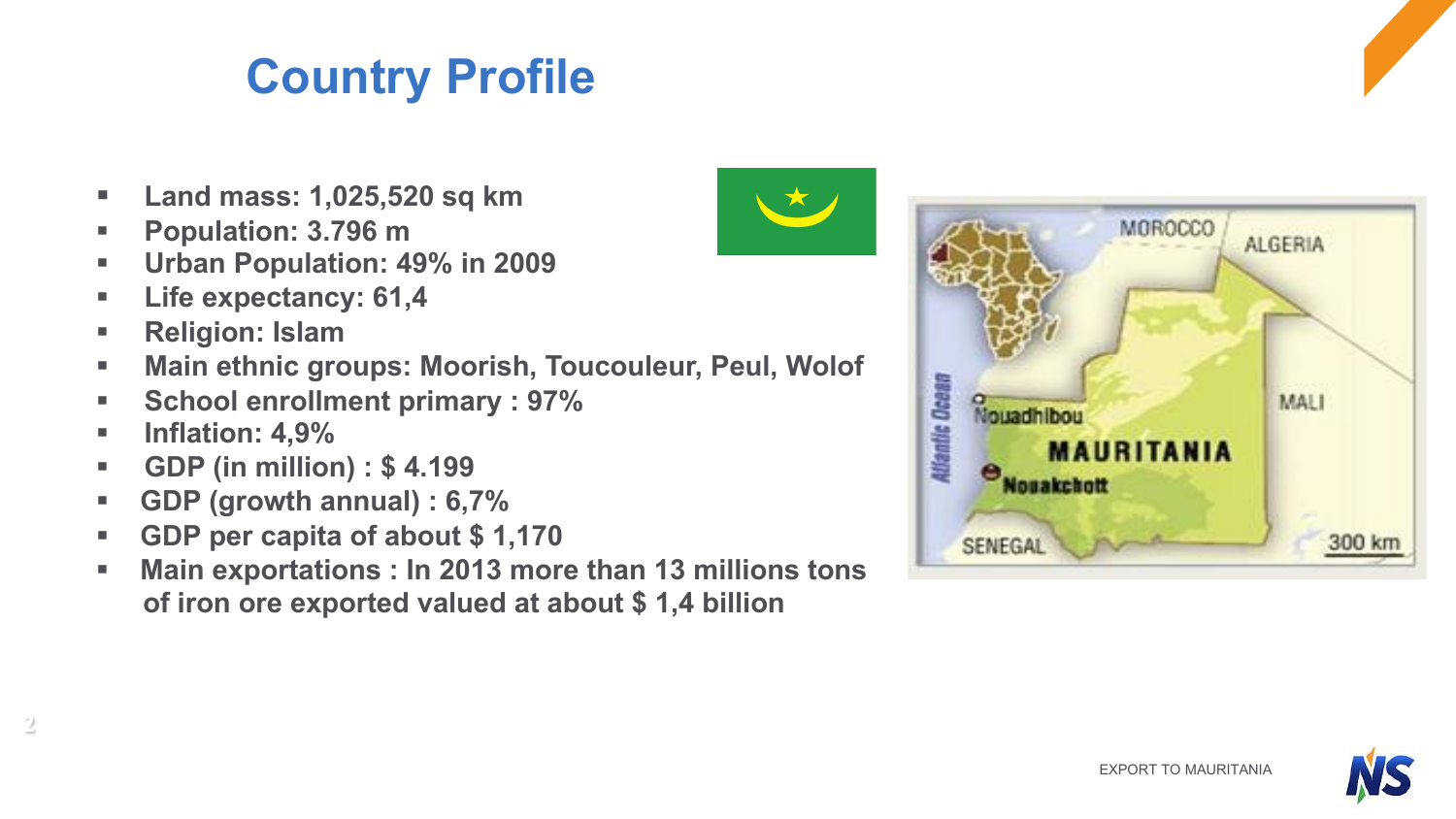### | **COUNTRY PROFILE** | MAURITANIA



#### **MAIN FIGURES 2017**





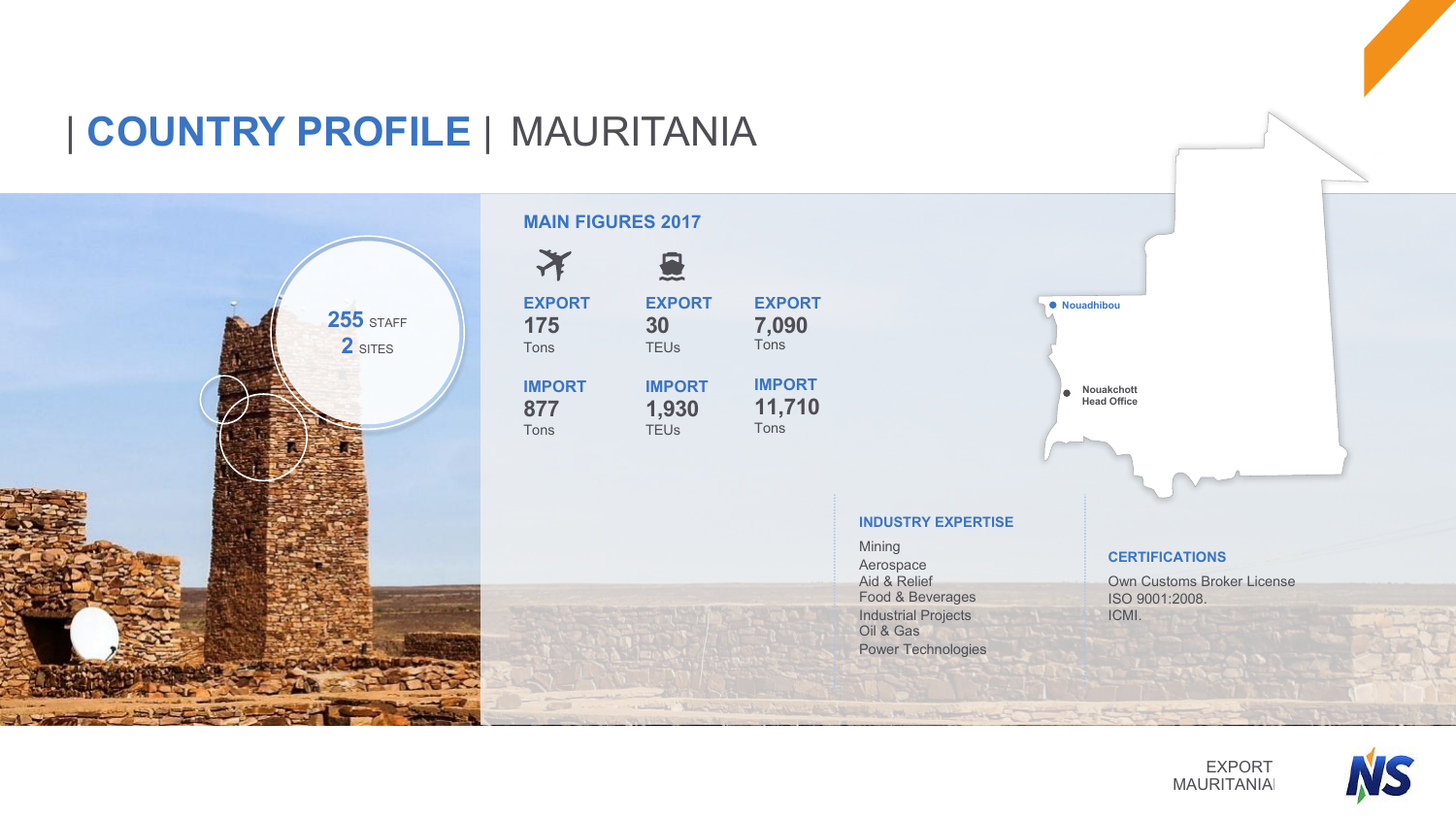# **Customs Process**

DOCUMENTS REQUIRED

**A/ FOR IMPORTS (Sea and Air Freight):** 

- 
- Transit order (PO)<br>• Original Bill of lading duly endorsed or Master Airwaybill ( MAWB)<br>• Detailed Commercial invoice<br>• Packing list<br>• Mandatory local insurance certificate<br>• Origin certificate ( not mandatory )<br>• If goo
- 
- 
- 
- 
- 

#### **B/ FOR EXPORTS:**

- 
- **Transit order( PO ) Authorization to export issued by the Customs Authority Detailed Commercial invoice Origin certificate Bank guarantee ( if temporary export )**
- 
- 
- 

#### **C/ SPECIFIC DOCUMENTS:**

**DG (Dangerous Goods) Certificate & MSDS ( Material Safety Data Sheet ) if applicable** 

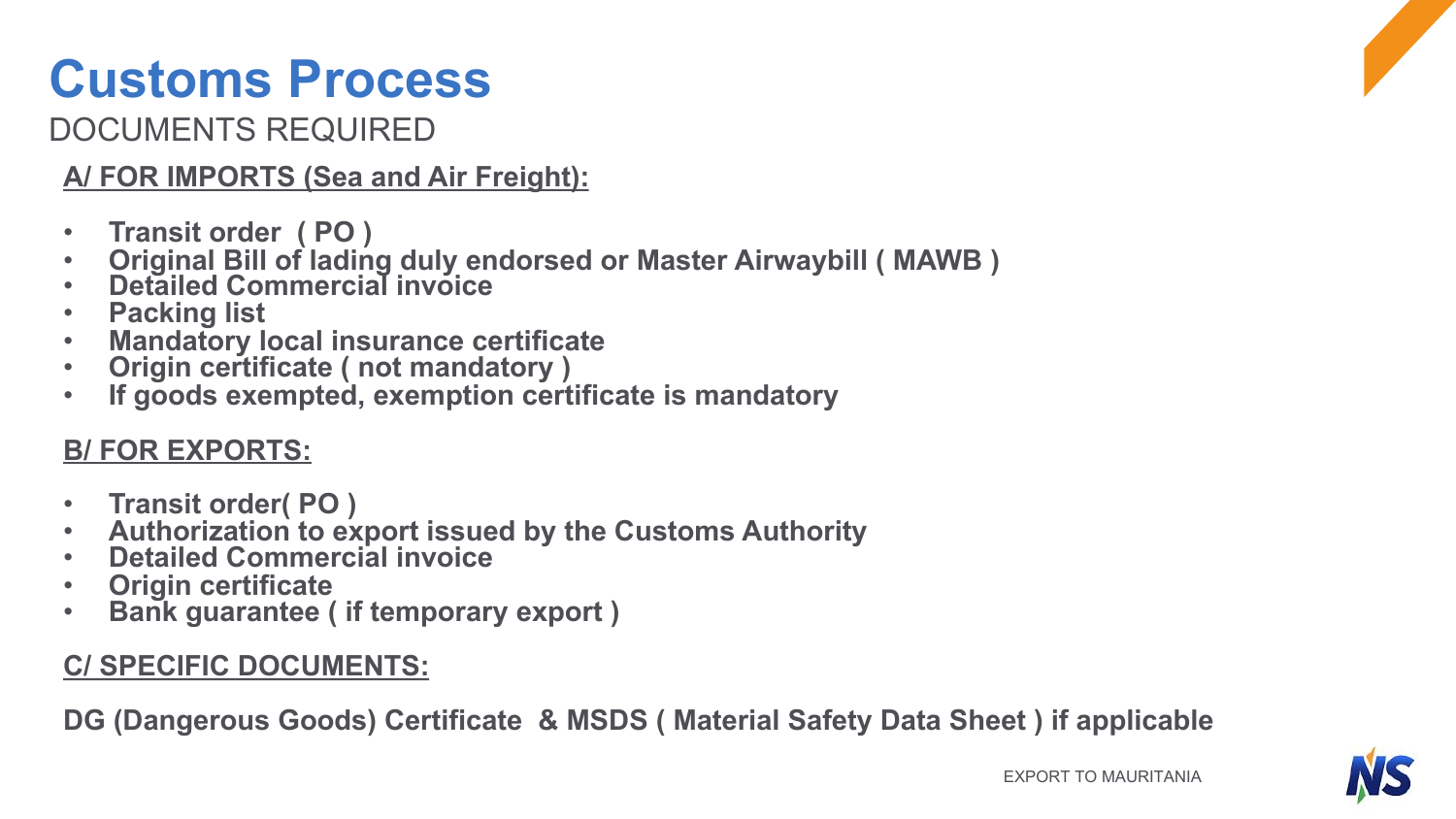#### **B/ FOR EXPORTS**

- **Commercial Invoice**
- **Packing list**
- **Origin certificate**
- **Insurance certificate**
- **Authorization to export**
- **Engagement de change**

#### **Temporary Admission:**

- **Original declaration of Temporary Admission**
- **Original decision of Temporary Admission**
- **Extension decisions**
- **Bank guarantee**
- **Clearance certificate**
- **Packing list**
- **Insurance certificate (optional)**

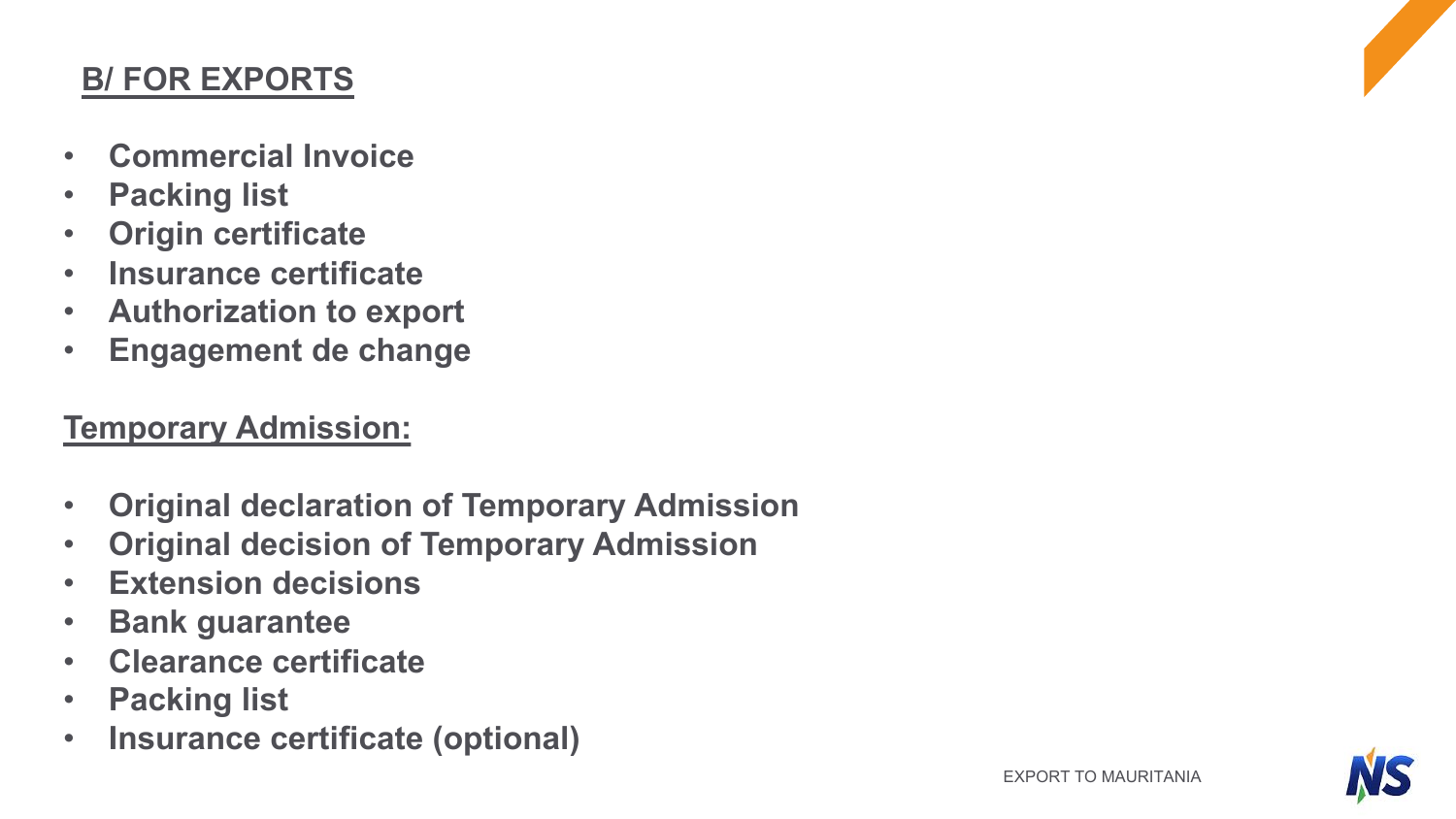# **Customs Clearance procedure**

### **A/ IMPORT CUSTOMS PROCEDURE:**

- **Reception of PO ( Transit Order ) and related documentations at least 5 working days prior to cargo arrival**
- **Check conformity and admissibility of all documentation**
- **Pre-custom clearance if possible**
- **Establish rating details for submission into custom database ( Sydonia + ).**
- **Provisional rating details can only be settled after all documentations are completed**
- **Custom declaration is processed only after Cargo Manifest is loaded in Custom Database**
- **Possible Custom visit after long room process and before release confirmation**
- **Payment of customs duties and taxes**
- **Payment of all import related fees such as THC**
- **Obtain custom release, clear goods and proceed to delivery**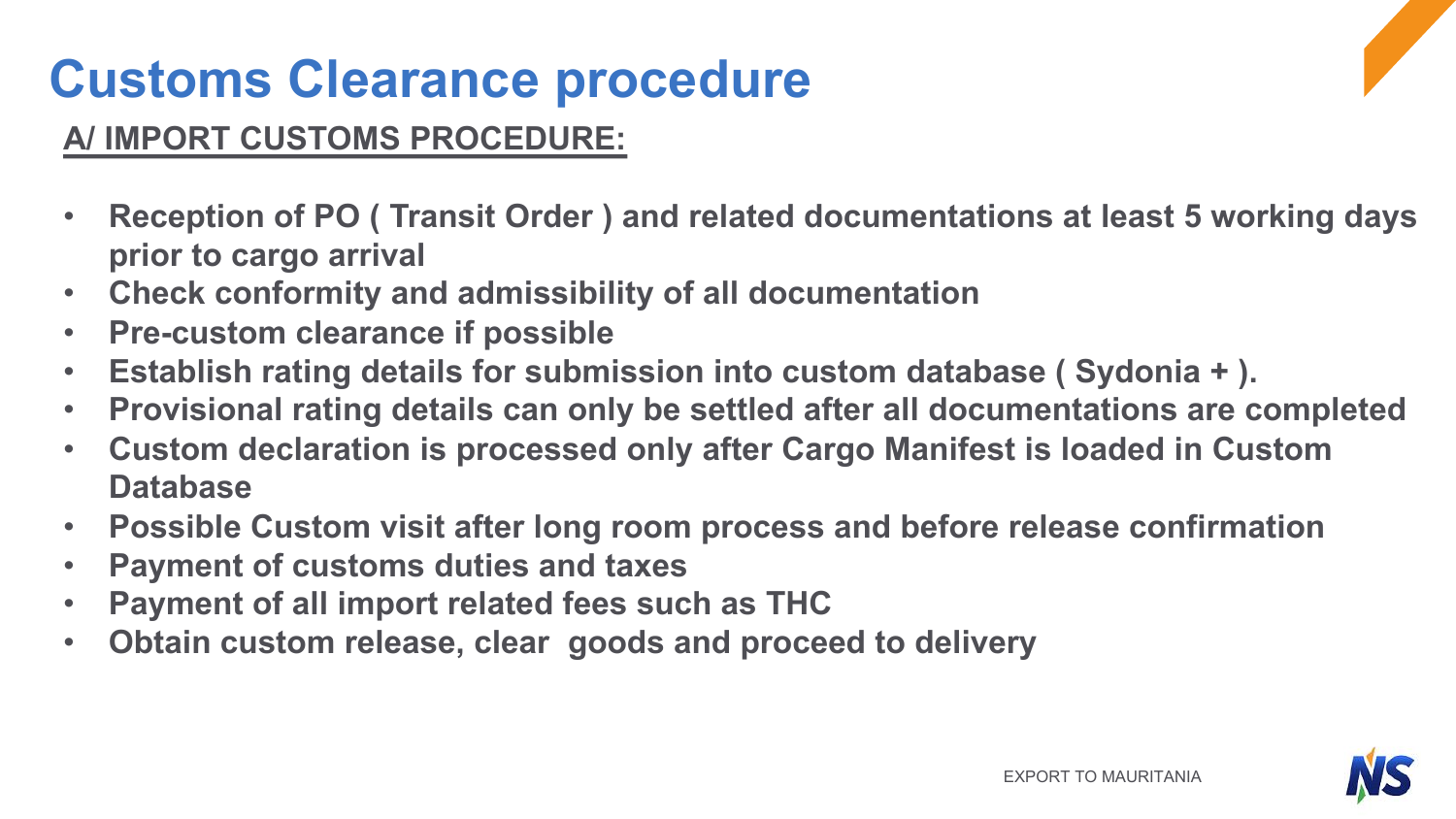#### **B/ EXPORT CUSTOMS PROCEDURE:**

- **Reception of PO ( Transit Order ) and related documentations mainly: Custom Authorities export authorization / detailed commercial invoice/ packing list.**
- **Check conformity and admissibility of all documentation**
- **Establish rating details for submission into custom database ( Sydonia + ).**
- **Possible Custom visit after long room process and before release for export**
- **Payment of customs duties and taxes if any**
- **Payment of all export related fees such as fumigation fees if applicable**
- **Obtain custom release and proceed to delivery to the transporter stand**

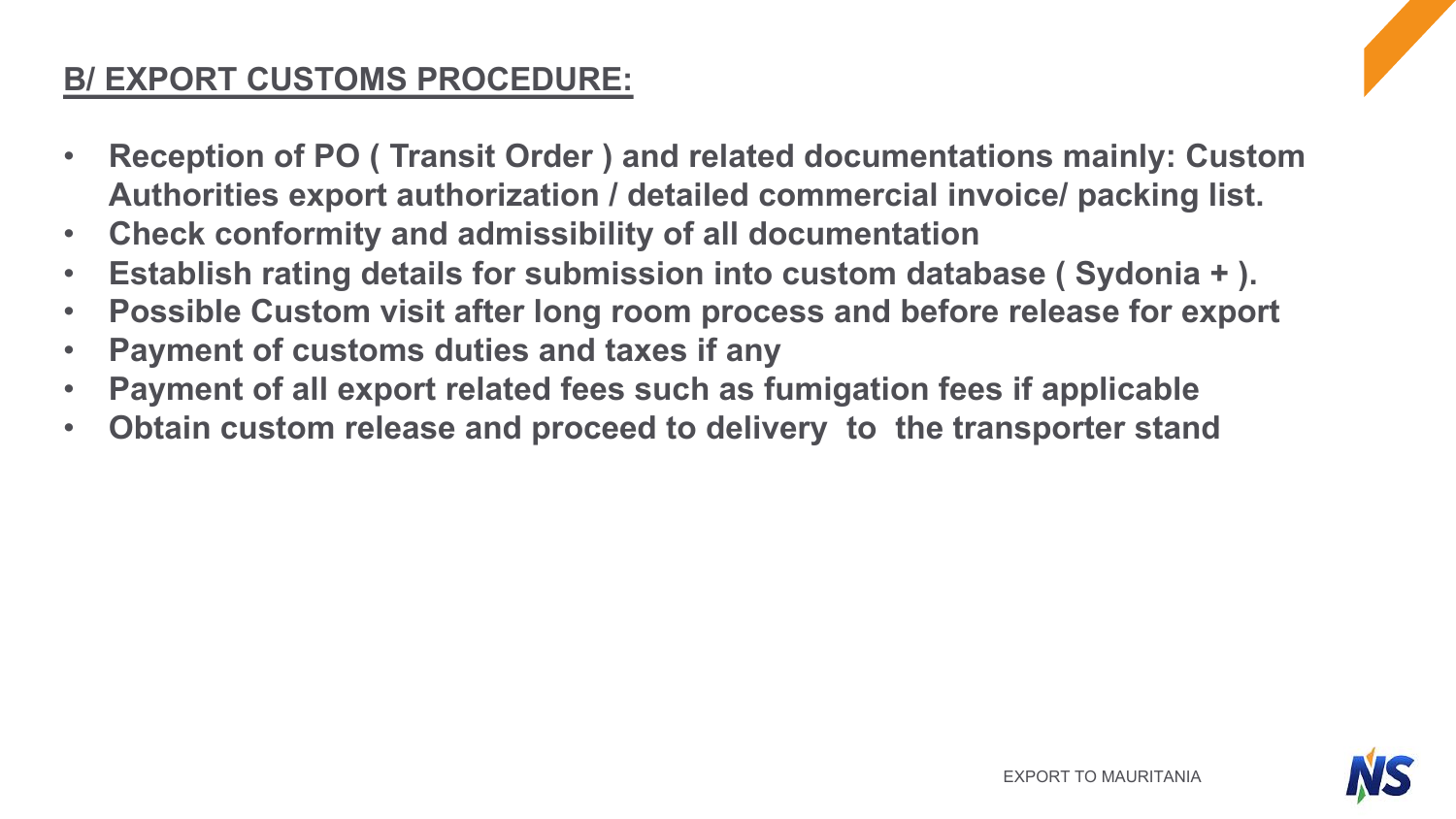### **Requirements for import & export**



- **In case of hazardous goods, a DG certificate from the supplier is required**
- **In case of an importation including both material under temporary admission (ATE) and consumable, a commercial invoice is required separately for each custom process: one for ATE and one for consumable.**
- **Customs taxes and duties are calculated on CIF value: Commercial invoice can be issued on CIF or C&F base. In both cases a local insurance certificate is required. A lack of such document will result in paying custom penalty in amount of 2% on C&F value. If the commercial invoice is FOB, the freight invoice and local insurance certificate should be attached.**